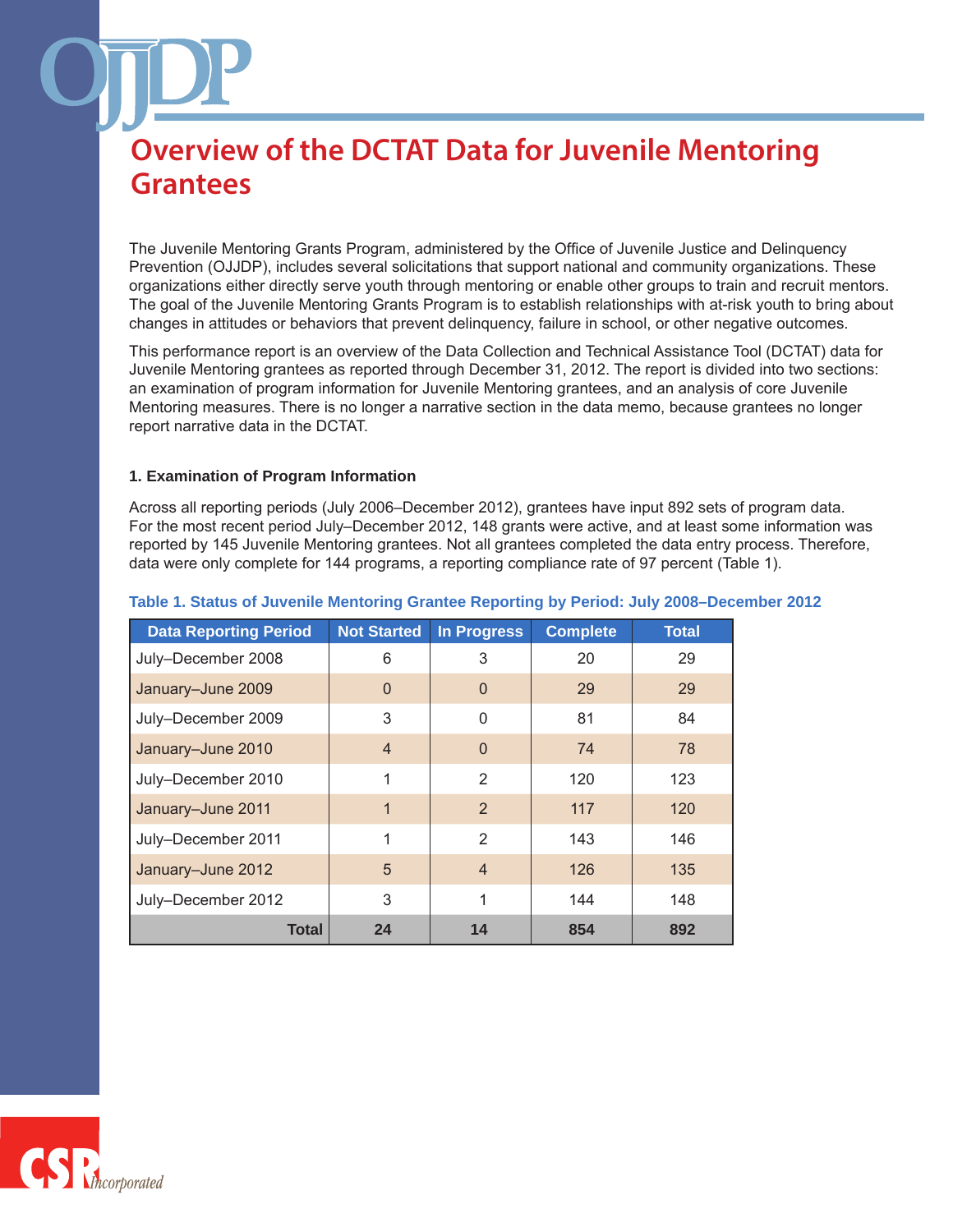In examining the grant amounts by State or District for the most recent reporting period, Georgia received the most funds, followed by Washington, DC, and Maryland (Table 2).1

| <b>Grantee State</b><br>or District | $\boldsymbol{N}$ | <b>Grant Amount (Dollars)</b> | <b>Grantee State</b><br>or District | $\boldsymbol{N}$ | <b>Grant Amount (Dollars)</b> |
|-------------------------------------|------------------|-------------------------------|-------------------------------------|------------------|-------------------------------|
| <b>AL</b>                           | $\overline{2}$   | $\mathbb{S}$<br>580,964       | <b>MO</b>                           | $\overline{2}$   | $\mathbb{S}$<br>780,964       |
| <b>AR</b>                           | 1                | 499,971                       | MT                                  | 1                | 238,593                       |
| <b>AZ</b>                           | $\overline{2}$   | 781,643                       | <b>ND</b>                           | $\overline{1}$   | 473,218                       |
| CA                                  | 14               | 15,447,626                    | <b>NE</b>                           | 1                | 486,576                       |
| CO                                  | 3                | 3,107,498                     | <b>NJ</b>                           | $\overline{2}$   | 531,000                       |
|                                     | $\overline{4}$   | 2,109,910                     | <b>NM</b>                           | 1                | 299,977                       |
| <b>DC</b>                           | 12               | 41,392,802                    | <b>NV</b>                           | $\overline{1}$   | 300,000                       |
| <b>FL</b>                           | 5                | 8,932,128                     | <b>NY</b>                           | 14               | 10,335,904                    |
| <b>GA</b>                           | 5                | 72,606,104                    | OH                                  | $\overline{2}$   | 953,935                       |
| IA                                  | 3                | 841,358                       | OK                                  | $\overline{2}$   | 609,909                       |
| IL                                  | $6\phantom{1}$   | 7,380,300                     | <b>OR</b>                           | $\overline{2}$   | 947,519                       |
| IN                                  | 1                | 500,000                       | <b>PA</b>                           | 11               | 40,047,134                    |
| <b>KS</b>                           | $\mathbf{1}$     | 3,251,170                     | <b>SC</b>                           | $\overline{1}$   | 298,831                       |
| <b>KY</b>                           | $\overline{2}$   | 799,997                       | <b>TN</b>                           | 1                | 452,826                       |
| LA                                  | 3                | 2,437,177                     | <b>TX</b>                           | $\overline{4}$   | 1,398,633                     |
| MA                                  | 8                | 13,132,961                    | <b>VA</b>                           | $\overline{4}$   | 5,247,161                     |
| <b>MD</b>                           | 12               | 29,132,809                    | <b>WA</b>                           | 3                | 8,280,962                     |
| ME                                  | 1                | 498,737                       | WI                                  | 1                | 299,995                       |
| MI                                  | $\overline{4}$   | 1,574,962                     | <b>WY</b>                           | $\mathbf 1$      | 276,969                       |
| <b>MN</b>                           | 4                | 1,695,095                     |                                     |                  |                               |

**Table 2. Total Grant Amount by State or District (Dollars): July–December 2012**

<sup>1</sup> Amounts represent the State or District to which the grant was awarded. They do not necessarily indicate the State or District in which grant money is being used to conduct activities.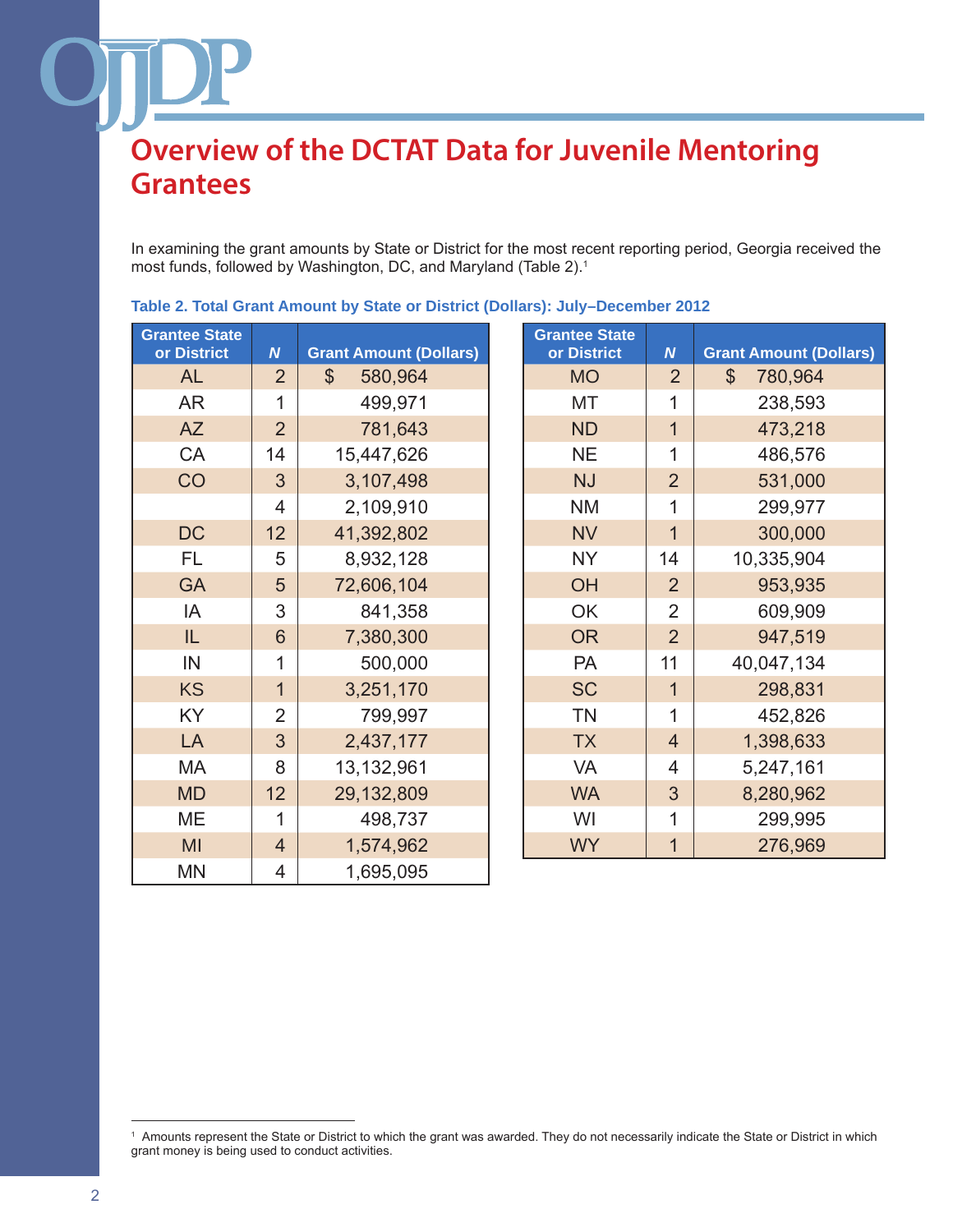Analysis of implementing agencies for this period revealed that the largest numbers of programs (493) were with nonprofit community-based organizations and schools or other education organizations accounted for 33 awards (Figure 1).



### **Figure 1. Grants by Implementing Organization Type: July–December 2012 (***N* **= 579)**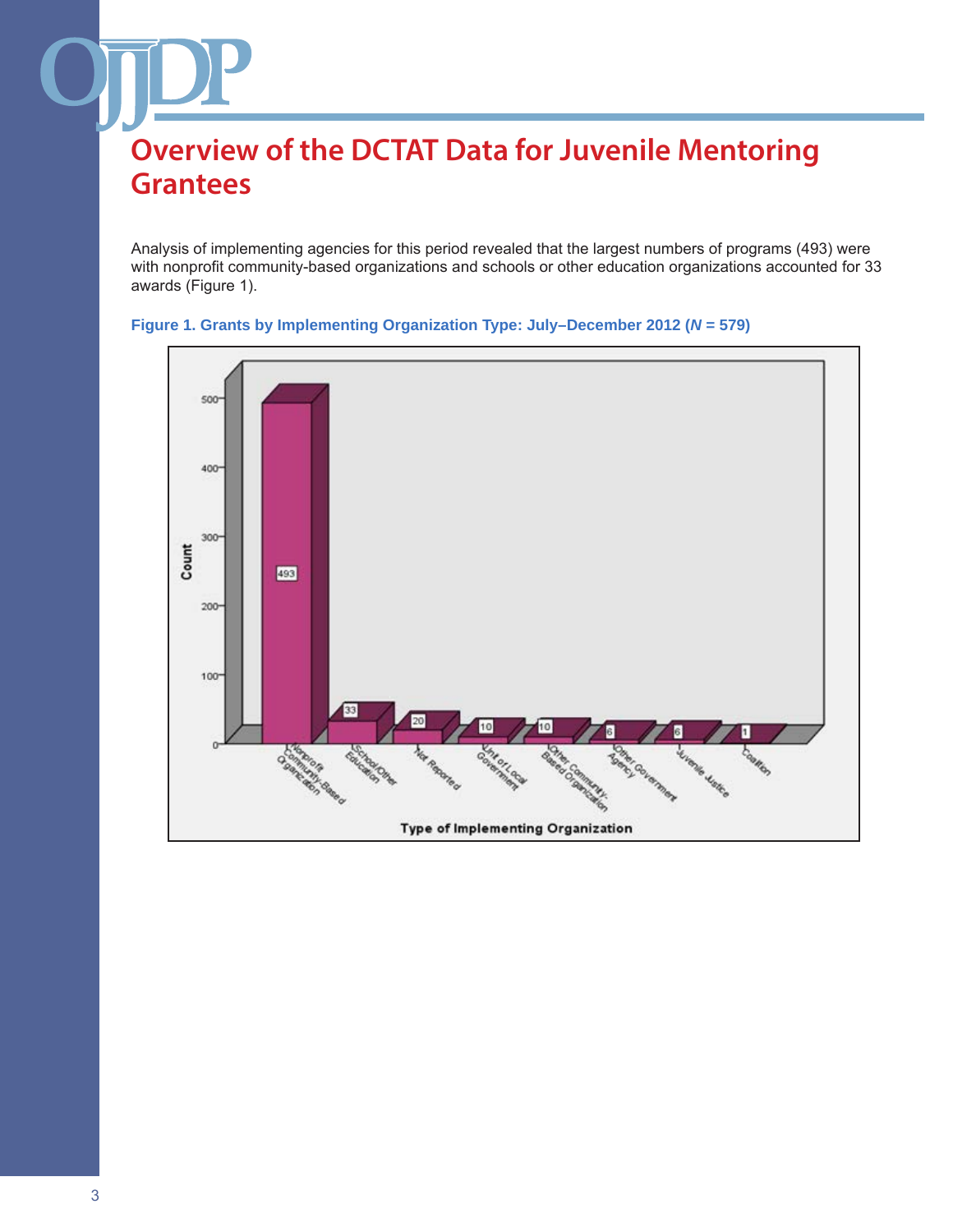Table 3 provides an aggregate of demographic data for the July–December 2012 reporting period. More specifically, the numbers in this table represent the population actually served by Juvenile Mentoring grantees during their project period. Targeted services include any approaches specifically designed to meet the needs of the intended population (e.g., gender-specific, culturally based, and developmentally appropriate services).

### **Table 3. Target Population: July–December 2012**

|                        | <b>Population</b>                          | <b>Grantees Serving Group</b><br><b>During Project Period</b> |
|------------------------|--------------------------------------------|---------------------------------------------------------------|
| <b>RACE/ETHNICITY</b>  | American Indian/Alaskan Native             | 234                                                           |
|                        | Asian                                      | 219                                                           |
|                        | <b>Black/African American</b>              | 433                                                           |
|                        | Hispanic or Latino (of Any Race)           | 338                                                           |
|                        | Native Hawaiian and Other Pacific Islander | 163                                                           |
|                        | Other Race                                 | 234                                                           |
|                        | White/Caucasian                            | 389                                                           |
|                        | Caucasian/Non-Latino                       | 157                                                           |
|                        | Youth Population Not Served Directly       | 23                                                            |
| <b>JUSTICE SYSTEM</b>  | At-Risk Population (No Prior Offense)      | 471                                                           |
| <b>STATUS</b>          | <b>First-time Offenders</b>                | 323                                                           |
|                        | <b>Repeat Offenders</b>                    | 251                                                           |
|                        | <b>Sex Offenders</b>                       | 6                                                             |
|                        | <b>Status Offenders</b>                    | 201                                                           |
|                        | <b>Violent Offenders</b>                   | 46                                                            |
|                        | Youth Population Not Served Directly       | 27                                                            |
| <b>GENDER</b>          | Male                                       | 481                                                           |
|                        | Female                                     | 483                                                           |
|                        | Youth Population Not Served Directly       | 22                                                            |
| <b>AGE</b>             | $0 - 10$                                   | 282                                                           |
|                        | $11 - 18$                                  | 493                                                           |
|                        | Over 18                                    | 47                                                            |
|                        | Youth Population Not Served Directly       | 23                                                            |
| <b>GEOGRAPHIC AREA</b> | Rural                                      | 250                                                           |
|                        | Suburban                                   | 252                                                           |
|                        | Tribal                                     | 175                                                           |
|                        | Urban                                      | 403                                                           |
|                        | Youth Population Not Served Directly       | 22                                                            |
| <b>OTHER</b>           | <b>Mental Health</b>                       | 296                                                           |
|                        | Substance Abuse                            | 273                                                           |
|                        | Truant/Dropout                             | 355                                                           |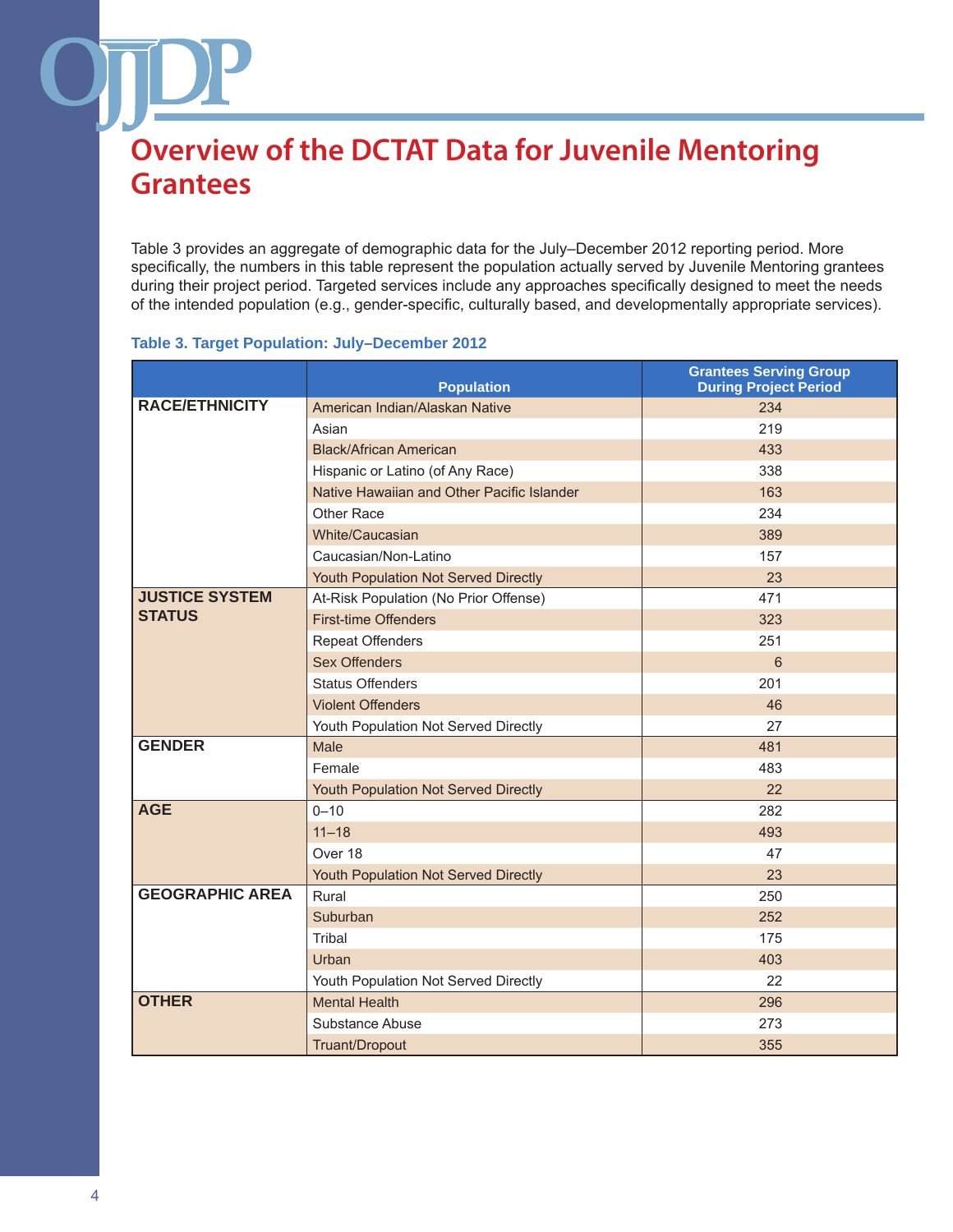### **2. Analysis of Core Measure Data from July–December 2012**

Many Juvenile Mentoring grantees and subgrantees are implementing evidence-based practices. During the July–December 2012 reporting period, 538 programs (95 percent) implemented evidence-based practices (Figure 2).

# **Figure 2. Evidence-Based Practices and Programs by Reporting Period: July 2008–December 2012**

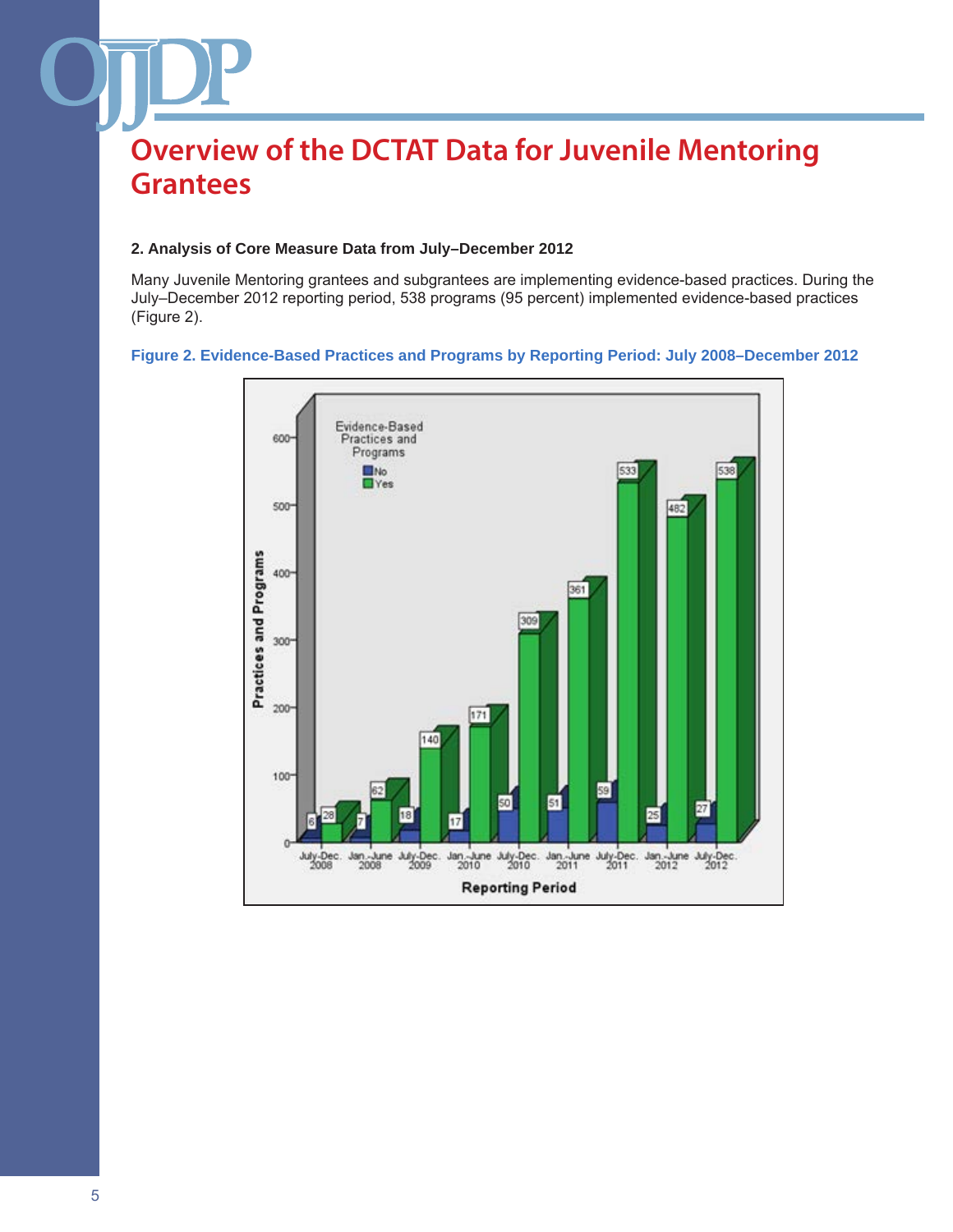During the July–December 2012 reporting period, 95 percent (\$230,431,526) of Federal funds were spent by Juvenile Mentoring grantees and subgrantees who had implemented evidence-based programs and practices (Figure 3).



# **Figure 3. Grant Funds for Evidence-Based Programs and Practices: July–December 2012**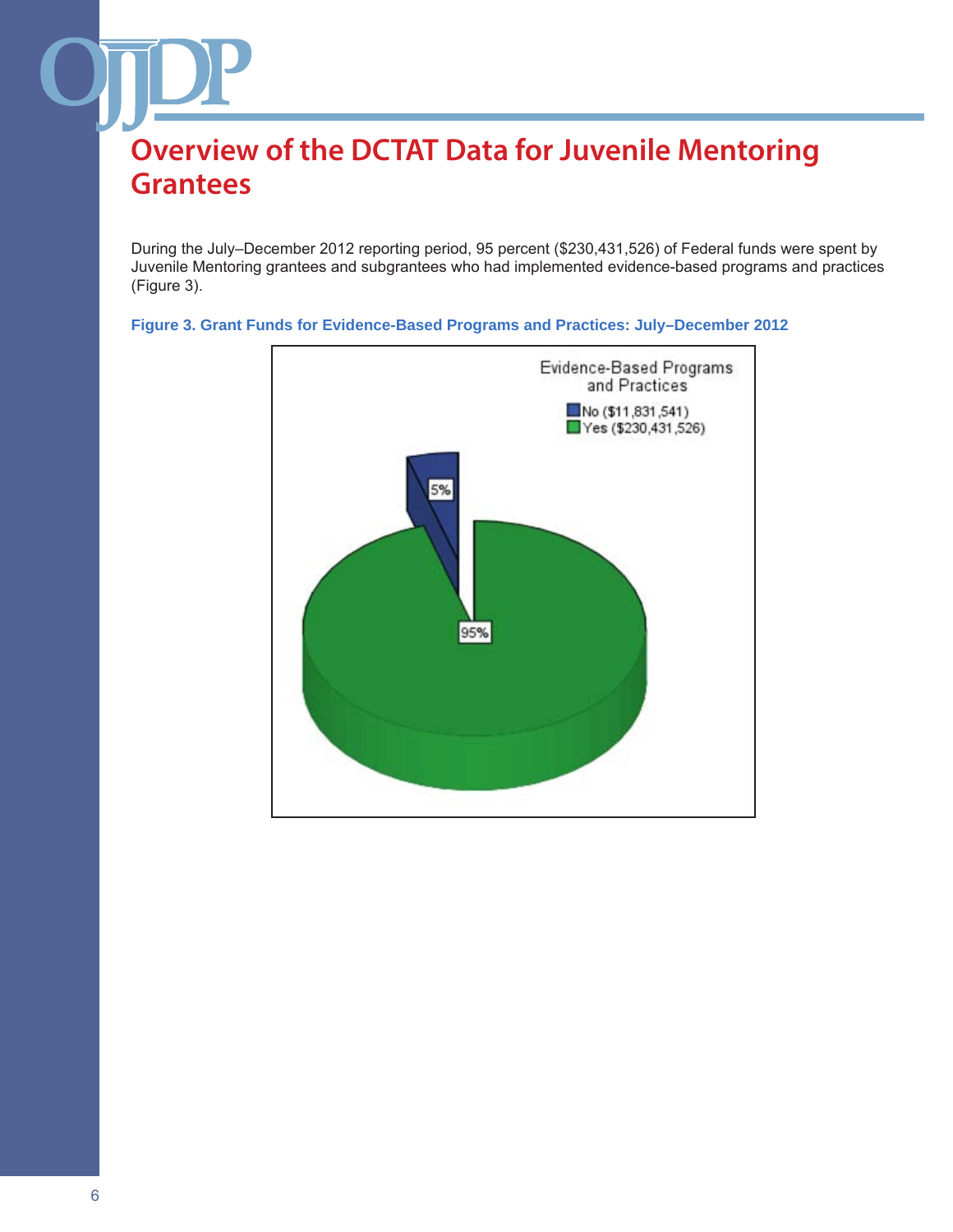The next section presents an aggregate of performance measures data (Table 4). Of the 143,221 youth served by Juvenile Mentoring grantees, 126,294 (88 percent) were served using an evidence-based program or practice. In addition, 87 percent of eligible youth (*n*=42,224) exited programs after completing program requirements. Each grantee defines the requirements needed for a youth to complete each program. Sometimes a program cannot be completed in the 6 months represented by the reporting period. For example, in one program, youth have to complete 9 months of mentoring to be considered successful. If a youth exits such a program for any reason before 9 months of mentoring is complete, he or she is considered unsuccessful. The lack of a shorter-term definition for program completion therefore decreases the overall program completion rate.

Performance measures about the program mentors were also collected. During the reporting period, 24,003 new program mentors were recruited. Of the 19,312 mentors who began training, 18,847 (98 percent) successfully completed it. Moreover, 64 percent of mentors reported that they had increased knowledge of their program area. Of the 52,518 mentors in the program during the reporting period, 43,488 (83 percent) remained active mentors.

| <b>Performance Measure</b>                                             | <b>Youth or Mentors</b> |                       |                |
|------------------------------------------------------------------------|-------------------------|-----------------------|----------------|
| Program youth served                                                   | 143,2211                |                       |                |
| Program youth served using<br>an evidence-based program or<br>practice | 126,294                 |                       |                |
| Program mentors recruited                                              | 24,003                  |                       |                |
|                                                                        |                         | <b>Completed</b>      | <b>Percent</b> |
| Program youth completing<br>program requirements                       | 48,425                  | 42,224                | 87             |
| Mentors successfully<br>completing training                            | 19,312                  | 18,847                | 98             |
| Mentors trained who have<br>increased knowledge of<br>program area     | 38,460                  | 24,663                | 64             |
|                                                                        |                         | <b>Active</b>         | <b>Percent</b> |
| Mentor retention rate                                                  | 52,518 mentors          | 43,488 active mentors | 83             |

### **Table 4. Performance Measures for Youth or Mentors: July–December 2012**

The data reported to OJJDP have undergone system-level validation and verification checks. OJJDP also conducts reviews of the aggregate data findings and grantee-level data reports for obvious errors or inconsistencies. A formal data validation and verification process will be implemented in this program during 2013.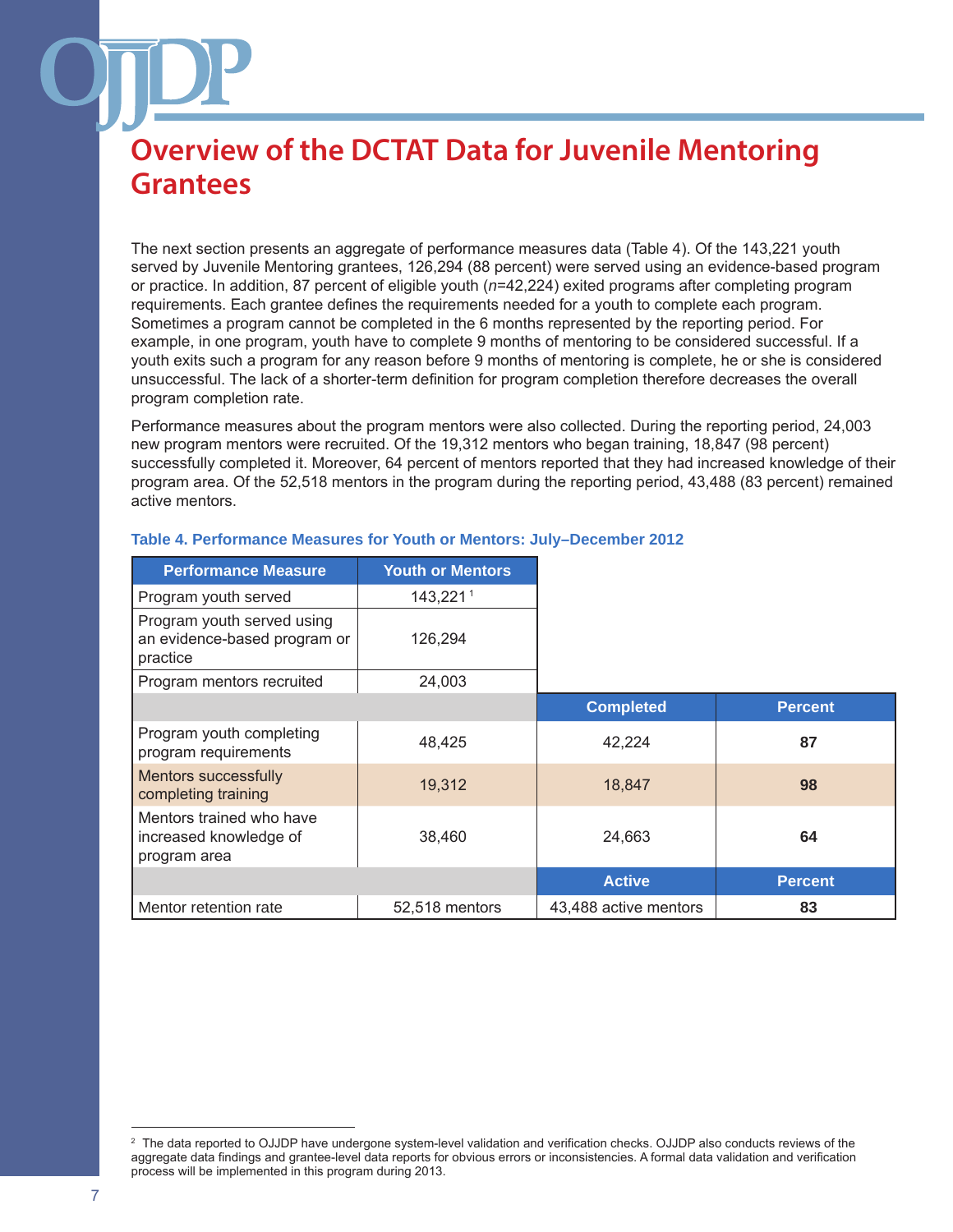Tables 5 and 6 break down the data on offending levels among the program youth served. About 1 percent of youth tracked had an arrest or delinquent offense while in the program, compared with 4 percent who committed an offense 6–12 months after exiting the program. The mentor retention rate for these programs is high—83 percent—which is a likely contributor to a program's overall success, as defined by low rates of both offending and reoffending.

## **Table 5. Performance Measures, Short-Term Offending Data: July–December 2012**

| <b>Performance Measure</b>                                         | <b>Data</b>        |
|--------------------------------------------------------------------|--------------------|
| Program youth tracked for delinquent offenses (short-term outcome) | 59,284             |
| Program youth with an arrest or delinguent offense                 | 774                |
| Program youth committed to juvenile facility                       | 329                |
| Program youth sentenced to adult prison                            | 13                 |
| Program youth who received another sentence                        | 69                 |
| Percent of program youth who offend                                | 1%<br>(774/59,284) |

### **Table 6. Performance Measures, Long-Term Offending Data for Youth Exiting Programs 6–12 Months Earlier: July–December 2012**

| <b>Performance Measure</b>                                        | <b>Data</b>      |
|-------------------------------------------------------------------|------------------|
| Program youth tracked for delinquent offenses (long-term outcome) | 1.467            |
| Program youth with an arrest or delinquent offense                | 66               |
| Program youth committed to juvenile facility                      | 26               |
| Program youth sentenced to adult prison                           | 8                |
| Program youth who received another sentence                       | 23               |
| Percent of program youth who offend                               | 4%<br>(66/1,467) |

Recidivism levels among the youth served were also low (Tables 7 and 8). Less than 1 percent committed a subsequent new offense while in the program, compared with 7 percent who committed a new offense 6–12 months after exiting the program.

### **Table 7. Performance Measures, Short-Term Recidivism Data: July–December 2012**

| <b>Performance Measure</b>                                             | <b>Data</b>            |
|------------------------------------------------------------------------|------------------------|
| Program youth tracked for new delinquent offenses (short-term outcome) | 16,666                 |
| Program youth with new arrest or delinquent offense                    | 84                     |
| Program youth recommitted to juvenile facility                         | 28                     |
| Program youth sentenced to adult prison                                | $\overline{4}$         |
| Program youth who received another sentence                            | 13                     |
| Percent of program youth who reoffend                                  | $< 1\%$<br>(84/16,666) |